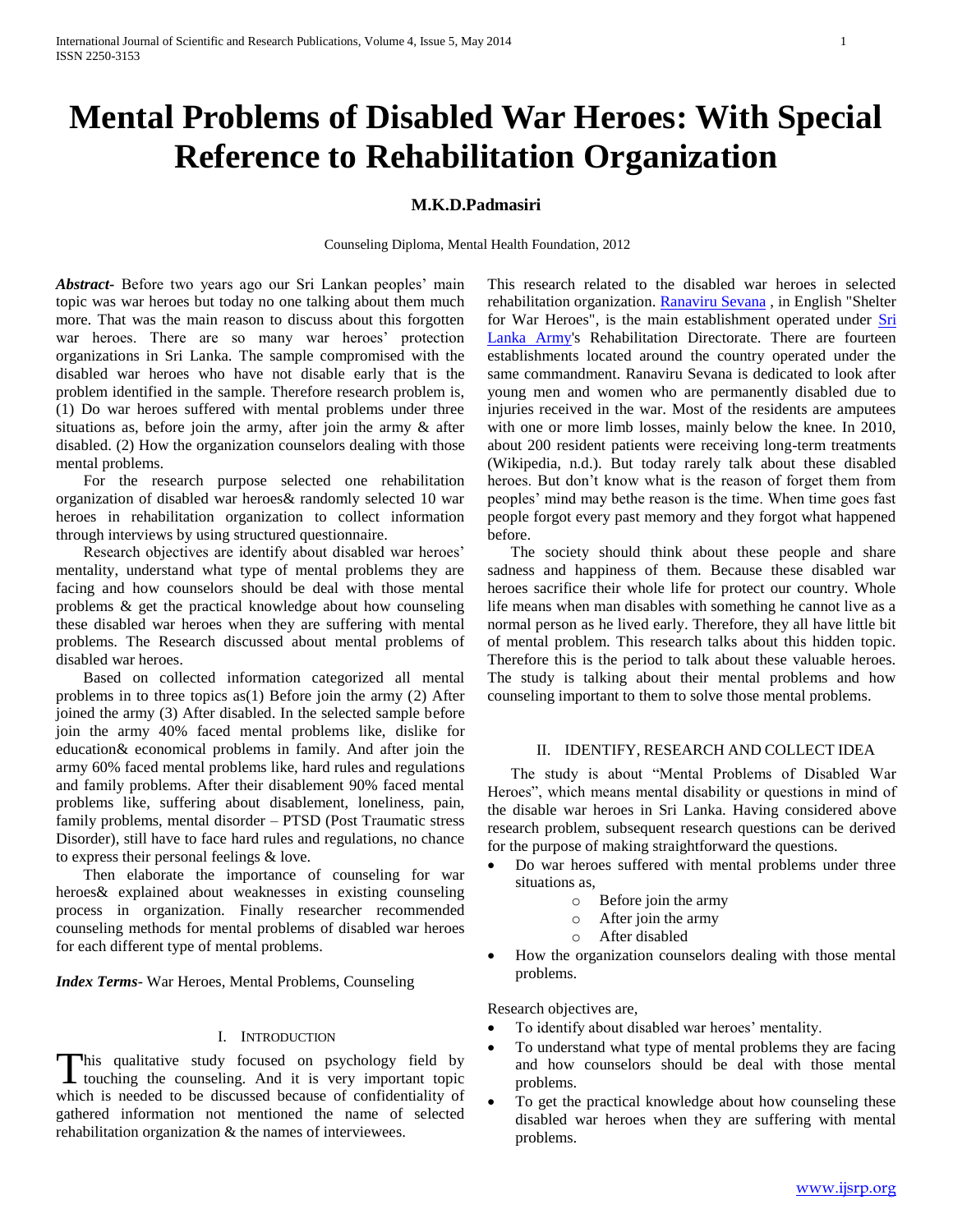A word mental referring to aspects of, or things related to, the [mind;](http://en.wikipedia.org/wiki/Mind) or in anatomy, the skull, e.g. the [mental foramen](http://en.wikipedia.org/wiki/Mental_foramen) is can be defined as mental. Mental is very important today but at the past it not being considered. (thefreedictionary, n.d.)

 A problem is an obstacle, impediment, difficulty or challenge, or any situation that invites resolution; the resolution of which is recognized as a solution or contribution toward a known purpose or goal. (thefreedictionary, n.d.)

 According to WHO (World Health Organization), "Disabilities are an umbrella term, covering impairments, activity limitations, and participation restrictions. Impairment is a problem in body function or structure; an activity limitation is a difficulty encountered by an individual in executing a task or action; while a participation restriction is a problem experienced by an individual in involvement in life situations. Thus disability is a complex phenomenon, reflecting an interaction between features of a person's body and features of the society in which he or she lives".

 In this research report "disabled" word described about the people who are disabled in physically."War hero means man who is sacrificing his everything for protects his country and act as guard of the country.

 Research conducted with reference to rehabilitation organization of war heroes in Sri Lanka. Because of confidentiality of collected data not mentioned names of interviewees &name of the organization. For the study randomly selected 10 disabled war heroes for the sample.

 Since this research is a qualitative case study the trustworthiness of the information becomes very essential. By face to face interviews with randomly selected 10 disabled war heroes collected required data based on structured questionnaire. The questions put forward at the interview similar to the question stated in the questionnaire. The questionnaire was in English medium. However, interviews held in Sinhala medium.It is difficult to examine mentality of people without discussing then unable to use counseling for them without knowing mental problems of them clearly.

 And without interviewing unable to gather correct and genuine information need for the study hence need to collect information about mental problems. The best way of the understanding these mental problems clearly would be interview method. Therefore did individual interviews.

#### III. FINDINGS

 When interviewed about mental problems, all mental problems are varying with one person to another but there are some common category problems. Disabled war heroes' are mostly suffering with mental problems. The researcher categorized all problems in to three main topics as, before join the army, after joined the army& after disabled

## *Before join the army*

 From the sample 40% suffered in mental problems but before join the army. And identified main mental problems are dislike for education & economics problems in the family. Identified reasons to dislike for education of the participants through discussed with the participants.

#### **Dislike for education**

 Dislike for education can be taken as a mental problem because all students not dislike for education. Hence this is also mental problem that some students faced. But unfortunately any one unable to identify this is as a mental problem and never tried to solve that problem. Identified reasons for arise this kind of problems are,

#### *No friendly environment in schools*

 Age 19 disabled war hero (loss legs) said that there was not friendly environment and it was the reason to stop education. To study well should develop the good friendly environment in the schools for students. After talk with disabled war heroes could notice most of them went away from schools after dissatisfaction about education or environment of schools. Environment is most important factor that effect to the mentality of people. When the school is not providing friendly environment to students, it causes to harm mentality of students and final result would be students may be aversion the school life.

 According to (Sheena Gayle, 2011), for make a friendly environment to students the education system should full fill with factors such as, family/ community involvement, health school environment, health education, physical education, nutrition service, health service, counseling, psychological & social service& health promotion for staff

## *Break down of love affairs*

 In the sample 21 years old disabled (legs are not working) said he left form the school as a result of loss his school love. Love can change people as a positive or negative. In school age students start love affairs because of so many reasons. Sometimes age influence, want to show others they have love affair, to escape from family or any other problems. Based on evidence gatheredthat disabled war heroes could notice sometimes they went away from schools because of breakdown of love affairs. It is also mental problems because person felt in mentality as result of beak down affairs and their present working activities totally went in wrong.

#### *Monetary problems*

 After talk with disabled war heroes could notice out of 40% who suffered with mental problems before join the army 100% faced monetary problems & it effected to their education. It is also mental problems because they were suffered with it & ultimately they left from schools.

#### *Parents' behavior*

 One disable war heroes in age 22 said his father always hit, scold & onetime burned his school notes to stop his education & ultimately he joined to the army. Hence sometimes they went away from schools because of parents' behavior. That means their parents behavior affected to change their mind about education. And then schools life aversion to them.

## **Economical problems in family**

 60% from the 40% of participants who were suffered with mental problems before join the army said they faced economical problems. Because of economical problemsthey joined to the army. To solve economical problems in family they found join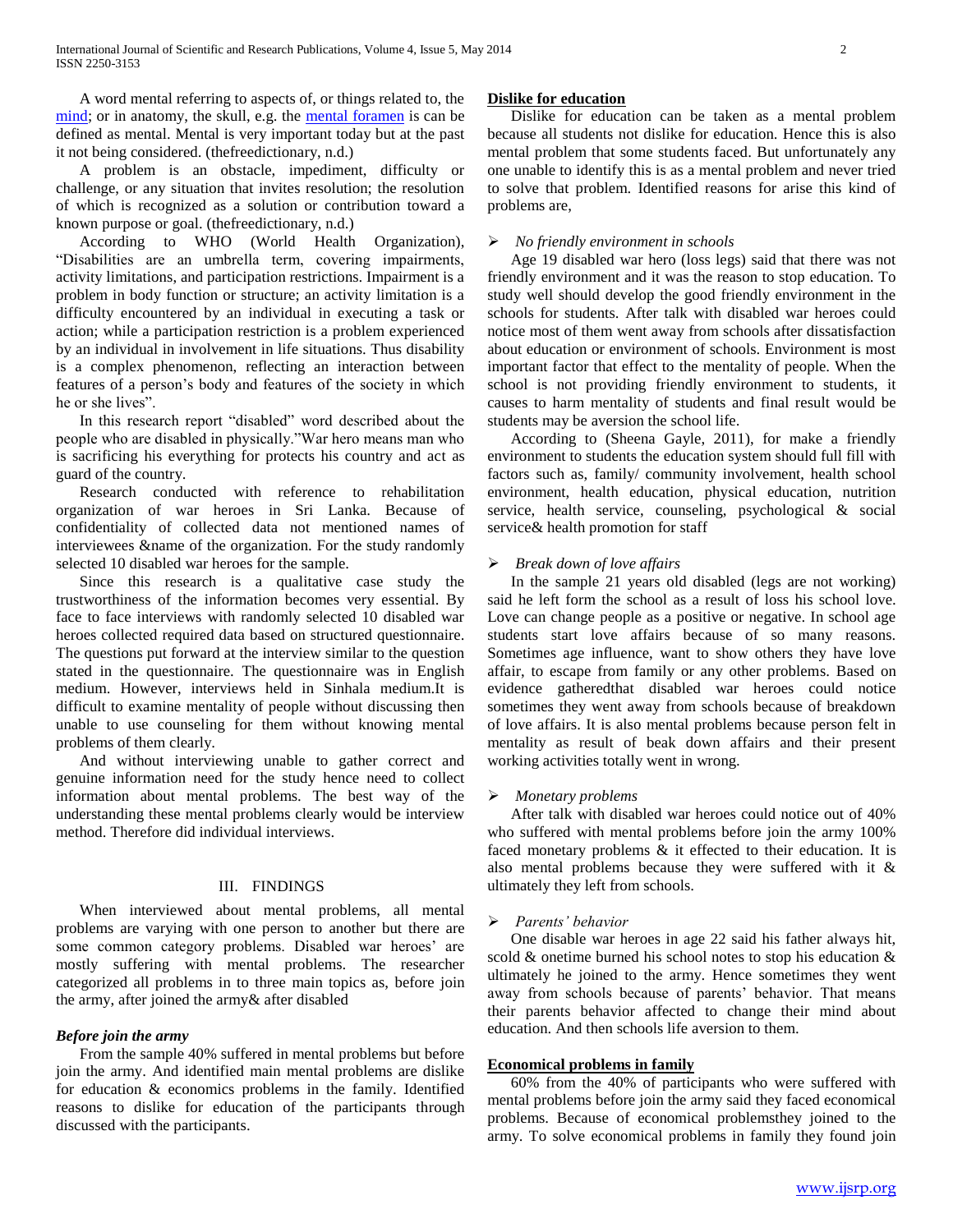tot the army as a solution. It implies economical problems highly effect to their mentality.

## **After joined the army**

 Form the interviewed sample 60% faced with mental problems after join the army. Identified mental problems are hard rules & regulations & family problems.

## **Hard rules and regulations**

 Army is the best place for develop good discipline in a person's behavior. But some people mentally fall with these rough rules and regulations. Through discussion found 50% out of 60% faced hard rules & regulations. Then they mentally fall with these rigid rules, regulations, punishments.

## **Family problems**

 Marital problemswere arise & it affected to mentality of them. Family problems occurred because of,

*Less knowledge about family life*

 One disables 33 years old war hero said "I married 18 years girl & finally he is still suffering because he said his partner has not ability to deal with family problems since she is in small age & now me also stay inability situation to balance problems. Then ultimately she has to face everything lonely & most of the times she left form my home & went to her parents' home". To make a better family life between two parties both parties should have knowledge about how should they balance their family life? But unfortunately most of them get in to married life in age just passed from 18 years.

#### **After disabled**

 In the sample 90% faced mental problems but after disablement. And identified mental problems are disablement, loneliness, pain, family problems, Post Traumatic Stress Disorder, still has to face hard rules & regulations, no chance to express their personal feelings & love.

## **Disablement**

 They disabled in physically. But today they disabled in both psychological and physical sides. They know they are unable to live as they were lived. Then they mentally suffer about it.

 Form the interviewed war heroes 3 participants haven't eyes to see, 3 participants haven't legs to walk& 2 participants haven't capability to do work individually, 2 participants loss their active of under the hip& died of nerves. Because of these disablements war heroes may suffer in always.

## **Loneliness**

 Today this all disabled war heroes are living lonely but excepting one war hero. Because he said 'I'm living in happy & I have target to live with my family in a near day by starting a business". But most of disabled 90% said they don't have parents any relations to see them in every time. Some are form 90% prefer to go home place but they can't because Army doesn't release them hence they are in very serious disablement. In some cases one war hero said hewant to go home but he think his parents cannot look after them, hebelieved he will torture to parents after they went to the home.

 And one 23 years old war hero refused to marry his lover since he believe when he marry her in one day she will suffer because he think he cannot live successfully in married life because of their disablement. And one said no one likes to marry himbecause of his disablement. But ultimately they are always suffering about that present loneliness.

 And also they mostly think about their future loneliness. 18 years old warhero told that "after their parents died what happened to them". They have no any idea or any answer for that question in their mind. They are always suffering about that future loneliness.Ultimately some of them hate to their past decision that they got to joined to the Army.

## **Pain**

 All of the participants said any one cannot understand their pain because other people not suffer with injuries. They lost sleep at night because of pain. Some times in whole night they were not sleep. When doing some activity they can forget that pain but at night they can't do anything to forget that pain.

## **Family problems**

 Family problems highly effect to the mentality of disabled war heroes, because today lost their capacity to face family problems as previously. Researcher identified family problems may occurred because of,

*Threats from other members in family to married partner*

 One disabled war hero in age 33 said his partner unable to live in his home due to his mother's arguments. For the treatments most of the times they stay out of the home then other partner has to live lonely at home. Then disabled war hero always thinking about, how to protect his family from external threats. Finally they are suffering with that problem.

## *Sexual problems*

 One war hero said "My wife said one day to me you are inability & scold me". Sexual relationship, happiness is very important to spending better family life. But after disablement these war heroes faced sexual problems because they had lost their sexual capability. Then their other partner may be move for make unusual relationships because of these war heroes' capabilities were loosed for maintain sexual life with partner. Then that problem is effect to whole family life of them. And that disabled person suffering on those issues.

## *Children's problems*

 The participant who loss his eyes said he wants to see his children but he can't it forever as well as he has 3 daughters. Children's' problem also effect to the war heroes' mentality because most of times war heroes' children are disabled. Then they are suffering about their children's disablement more than their disablement.

## **Mental disorder – PTSD (Post Traumatic stress Disorder)**

 One 33 years old disabled war hero suffered with PTSD. PTSD is a one of the anxiety disorder it is not a mental problem. Counseling is not enough to PTSD. Medical treatments are also need for it.

 This PTSD occur because of,Natural Traumatic – Flood, Tsunami or Human Traumatic – War, Accidents.Characteristics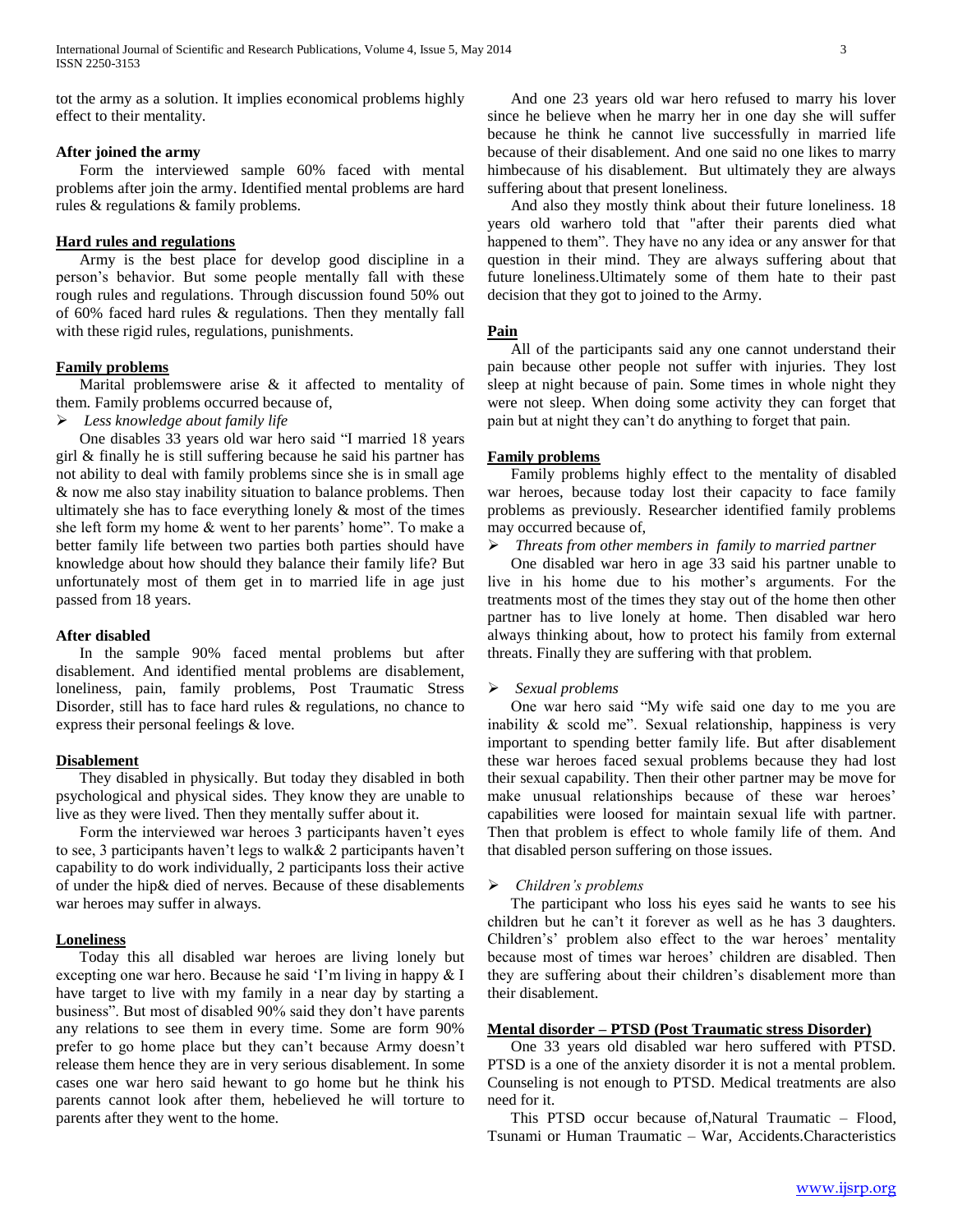of PTSD are, remembering the incident again and again – Flash Back, sleeplessness, think that incident happen again, appear mistake thoughts, imagine about the incident again and again& startle.

 These types of patients lived normal life but they are suffering with this PTSD.After interviewed with disabled war heroes' they are suffering about this type of disorder. (www.nimh.com, n.d.)

## **Still has to faced hard rules and regulations**

 90% out of interviewed war heroes said they are still facing hard rules & seniors never treat them as in special even they are disablement. Working as active officer in the army they should obey rules and regulations. And also after disablement they should obey rules and regulations further he retire from the army. Because of that they highly fell down in mentally. Have to do everything according to their seniors wish. No opportunity to act or behave according to what they like and want. Because of that they are suffering with that mental problem every time.

#### **No chance to express their personal feelings**

 Every person in the world pained because of some problems. But if we give the chance to express or share their feelings with another may be that painful feelings reduce. But for this disabled war heroes haven't chance to share their personal feelings. 60% in the sample out of 90% who were suffered with mental problems after disablement said they are not satisfying with the existing counseling process. There is counseling in internally but there are some problems are in counseling sessions. According to them there are some reasons to fail in internal counseling process such as,

- 1. Give counseling in seldom -When gave counseling seldom it is not necessary. Because counselee may be want to talk with counselor in many times for a week or a month.
- 2. Seniors are participate -When starting counseling process, there is a senior officer in that place. Then counselee not expresses all thoughts and problems with counselor. Then they are still suffering about the problems.
- 3. Discuss only few minutes -Within few minutes counselor cannot collect all information regarding the problem make good relationship with counselee.
- 4. War heroes do not have confident about counseling process Counselor is a very close to the Army. And war heroes haven't confident about that counselor. Disabled war heroes have doubt about if thatcounselor keeping confidence about information given by them or not.
- 5. Counselor have not ability to talk to mind of disabled war heroes -According to war heroes' ideas that counselor hasn't ability talk their mind. Counselor should have skill to talk to counselees mind directly. If not it is not be a good counseling session to both parties who involved in the session. And also they never express their problems with their friends because they are not have enough confident about others who are living around them. Ultimately there is no one with them to share their feelings.

## **Love**

 According to Maslow' need of hierarchy Love is the important need for man. After discussed with disabled war

heroes 40% found that they are suffering with love. They love someone but do not like to marry or can't marry because their capability was loosed to maintain family life with other partner. Here we talk about various mental problems that disabled war heroes suffering under the three main topics. Finally 5 war

heroes said they solve mental problems themselves and 2 said without solving involving in their routine activities  $\&$  all disable war heroes' are taking cigarettes very secretly to reduce stress of mental problems and received little bit of help from internal counseling.

#### IV. CONCLUSION

 This study is about mental problems of disabled war heroes in selected rehabilitation organization of disabled war heroes in Sri Lanka. The importance of this research are, remembering disabled war heroes to the people again, easy to identify mental problems of disabled war heroes who wants know about that, can express researcher's own feelings about disabled war heroes' mental problems through this& can improve researchers' practical counseling knowledge.

 Research objectives were satisfied since identify about disabled war heroes' mentality, to understood what type of mental problems they were faced and how counselors should be deal with those mental problems &gained practical knowledge about how counseling these disabled war heroes when they are suffering with mental problems.

 The researcher visited to rehabilitation organization to collect information through interviewswith randomly selected 10 disabled war heroes. Described mental problems of disabled war heroes under three areas as 1.Before join the army 2.After joined the army 3.After disabled. And identified several mental problems &recommended suggestions for each problems based on counseling.

 Recommendations for the study are, (1) Providing programs for enhance physical well-being of disabled war heroes by giving medicines, giving artificial limbs, giving wheel chairs, giving ayurvedic treatments, giving healthful foods& giving exercise treatments. Disabled war heroes can satisfied about these programs held by the organization. But the problem is they aversion about, similar food recipe, similar daily treatments, every time have to take medicines& exercise treatment have to take daily

 But here we can say some programs like daily treatments, medicine treatments and exercise treatment are very important to the disabled war heroes. To reduce that aversion from them we can give some solutions according to counseling methods such as change recipe in one week to one week, after take their comments about food recipes make favorable recipes for them& to reduce their stress regarding other problems- organize musical programs, monthly trips, provide opportunity to play games& organize activities like, Poya day programs, New Year festivals, Christmas parties.

 (2)Poor counseling process - There are number of weaknesses in available counseling process as presented early. For it suggestion is make it in active way, by using techniques such as hire good counselor, hire counselor as a third party, do not influence the activities of counseling by rules and regulations of the Army, give a freedom to counselor to do counseling